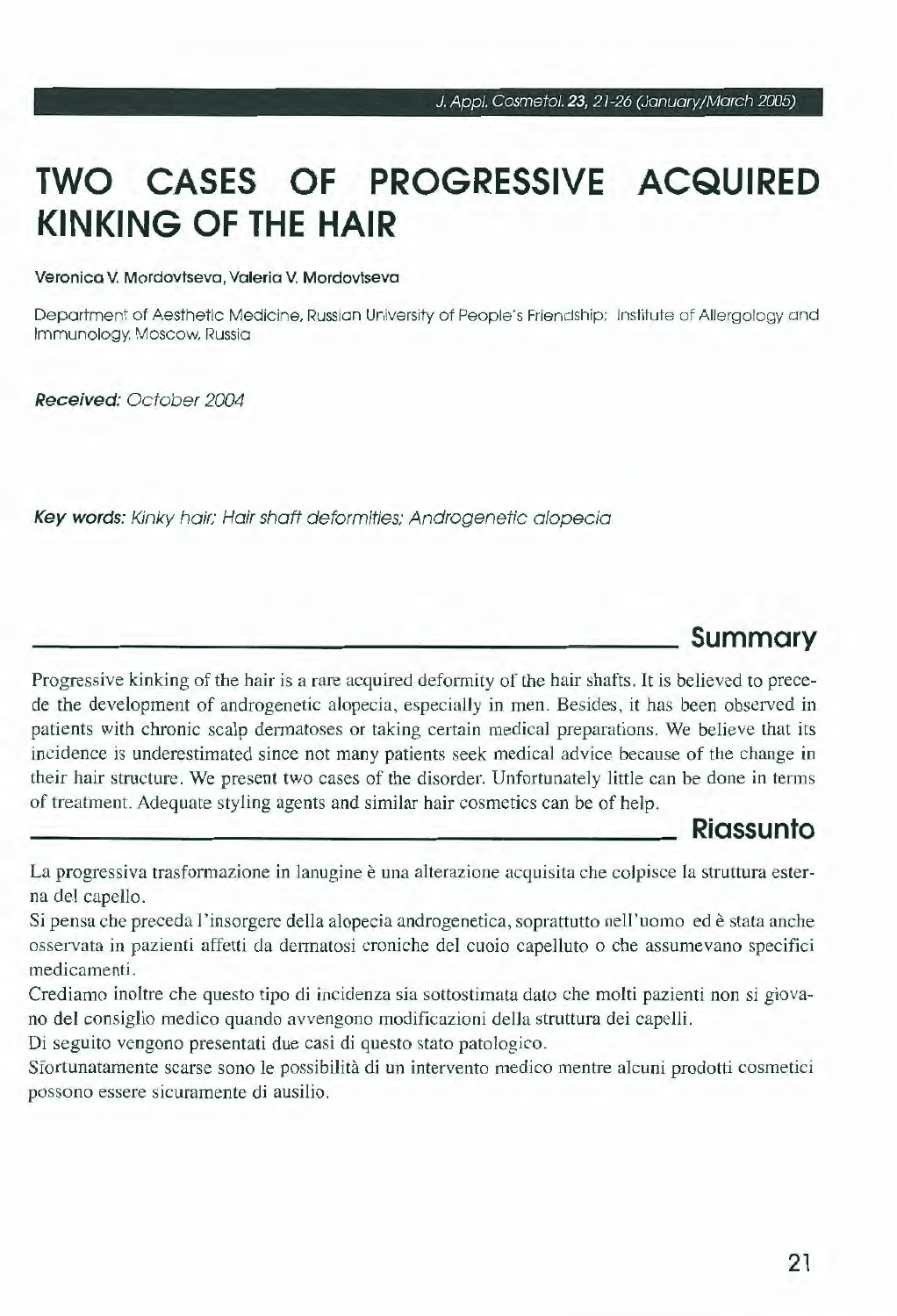#### Two cases of progressive acquired kinking of the hair

Acquired defects of terminal hair shaft structure in the majority of cases appear as the consequence of hair weathering and unfriendly influence of environmental factors. Damaged hair shafts are characterized by localized loss of cuticle cells, longitudinal splitting, increased fragility, loss of water, elasticity and shine. One or several of these features may be present at the same time. In light microscope the most commonly observed pathological changes in these cases are thrichorrhexis nodosa, trichoklasia, trichoptilosis and thichonodosis, ali of which are non-specific and can be caused by any exogenous factor. In the rare cases generalized nature of hair shafts abnormalities raise the possibility of systemic metabolism impairment.

The etiology of rare, acquired changes in hair texture and form is poorly understood. Scalp hair become coarse, twisted, loose shine and sometimes show increased pigmentation and resemble pubic hair macroscopically (1-4). Up to date, relatively few cases of progressive kinking of the hair have been described. Perhaps, this is due to the fact, that not many patients choose to see a doctor regarding this problem, some of them indeed prefer to consult their hairdresser. The other reason may be that this condition remains largely underdiagnosed.

Acquired progressive kinking of the hair usually begins after puberty and is more common in adults. At first, hair charges are localized, but slowly ali scalp area may become involved. This condition is more common in males and sometimes it precedes androgenetic alopecia (3). The patients complain that their hair became curly instead of strait, resemble "wire" and style poorly. Light microscopie changes of the hair shafts include flattening and irregular partial twisting without the regular interval and constant twisting angle of 180° of the classical twisted hair (pili torti). Some authors with the use of scanning electron microscopy demonstrated the presence of longitudinal grooves resembling

those of pili trianguli et canaliculi in uncombable hair syndrome (2). Besides, in some patients with progressive kinking of the hair morphological changes of hair shafts may include pili torti and moniletrix.

The clinical and light microscopic findings in two new cases of acquired progressive kinking of the hair are presented.

Case 1. 23-year-old male presented with intensive pruritus and scaling of the scalp. During the previous two years he also noted patchy changes in his hair, distributed in a linear fashion in the frontal and vertex areas of the scalp. The affected hairs became curly and after each combing stood out as "cocks-comb", which along with the dandruff was the major concern of the patient (fig.l).



Fig. 1 Patient with progressive acquired kinking of the *hair. Patchy linear changes.* 

Upon examination, diffuse erythema and thick scales on the scalp were consistent with the clinica) diagnosis of psoriasis. Furthermore, there was marked pitting of the fingernails on both hands. Light microscopie investigation of the patient's hair revealed partial twists, occasionai flattening of hair shafts and areas of irregular hair diameter, resembling morphological changes in moniletrix (fig 2-4).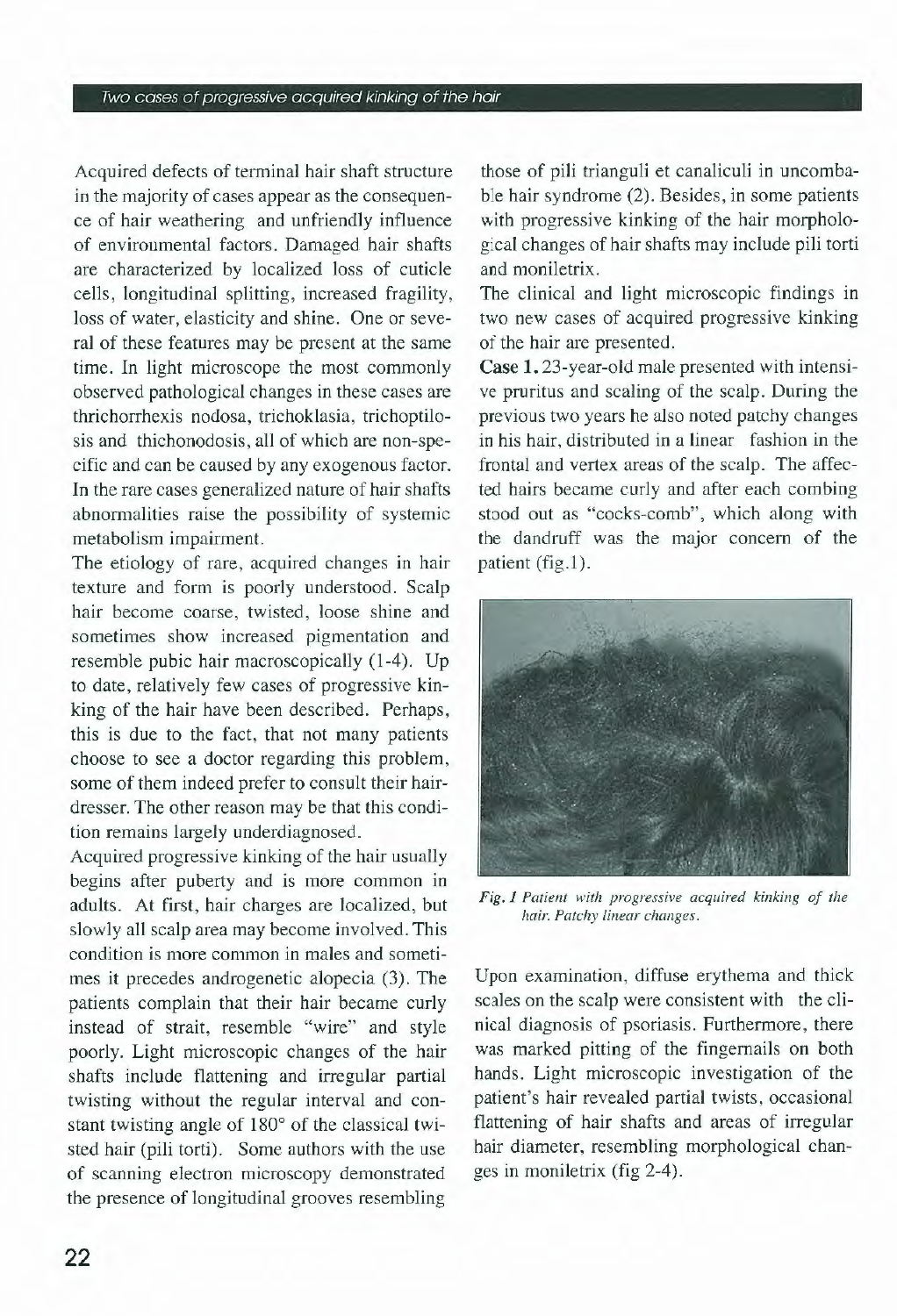

Fig. 2 Irregular twisting if the hair shaft.



**Fig. 4** Uneven diameter of the hair shaft.

**Case 2.** 19-year-old female presented with complaints that during the period of one year her previously straight hair became tightly curly and in spite of her efforts to straighten them with hot blow-dryer the hair stili looked very untidy like "wire". Clinically the changes in hair texture were diffuse, but more pronounced in frontoparietal area. Further questioning of the patient revealed that she had been long treated for the ovarian dysfunction and had laboratory confirmed hyperandrogenemia. Light microscopie investigation of the patient's hair demonstrated abnormalities similar to those of the previously described patient.



Fig. 3 Hair shaft abnormality resembling thet of monile-*1rix.* 



Fig. 5 Irregular partial twisting and uneven diameter of *rhe hair shafts.* 



Fig. 6 Irregular partial twisting and uneven diameter of *rhe hair shafts.*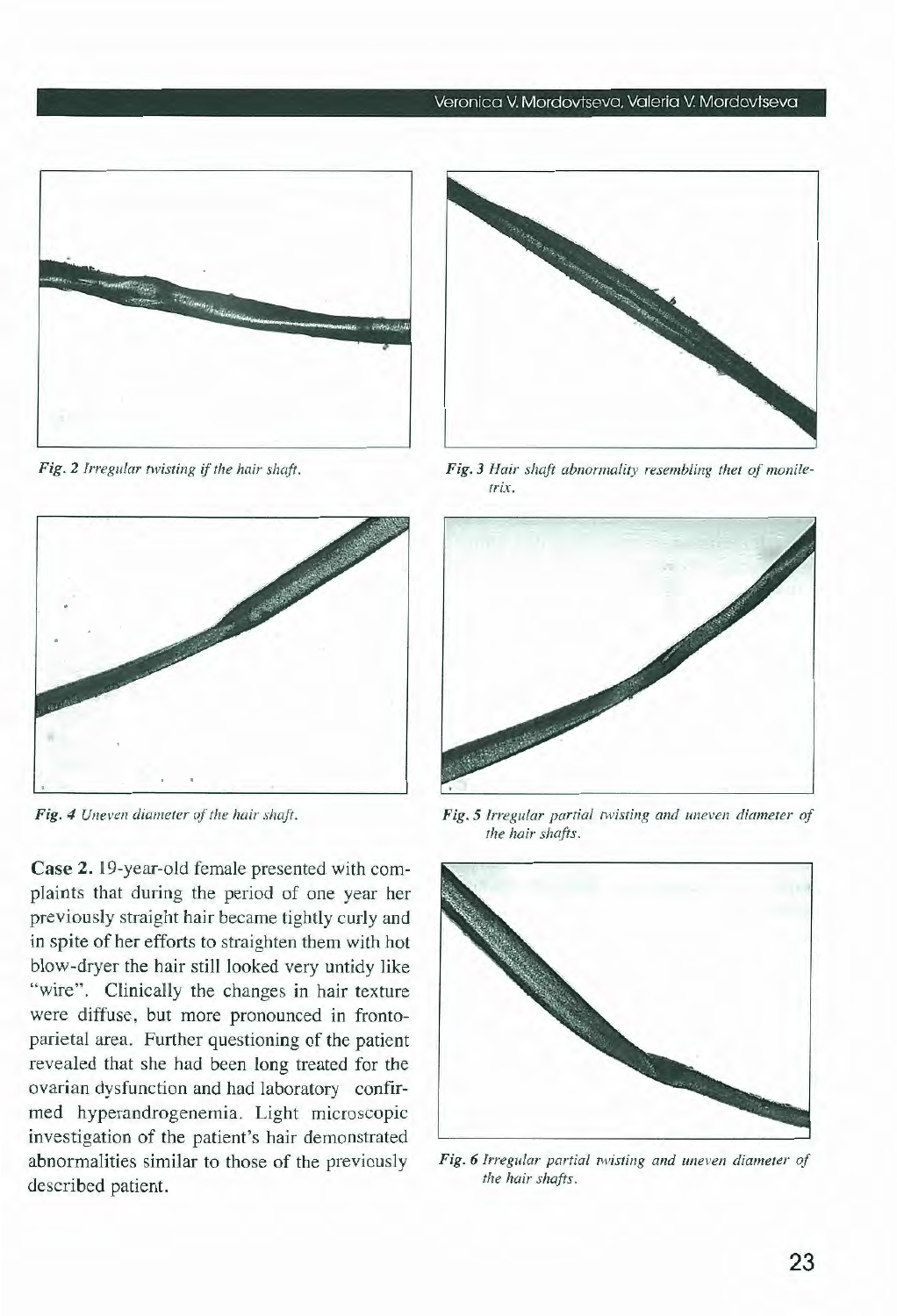#### Two coses of progressive ocquired kinking of the hoir

As already mentioned above, etiology and pathogenesis of this condition is unknown. The currently predominant point of view among trichologists is that progressive acquired kinking of the hair is an androgen-dependent process. lndeed, in many reported cases it progressed to androgenetic alopecia (3). However, in our particular patients only long-term observation will confirm or rule out this tendency. Abnormalities of ovarian function and predominance of androgens in our female patient makes progression to androgenetic alopecia a high probability. As for the male patient, chronic inflammatory process in his scalp skin does not exclude the possibility of development of male pattern baldness in the future. It is unclear, to what extent does chronic inflammation affects the structure of hair shafts in this patient.

In various reports etiological factors have been implicated, such as drugs, chemical, mechanical and thermal damage to the scalp  $(1-5)$ . Progressive kinking of the hair has been reported in patients with seborrhoeic dermatitis as well as in patients with psoriasis undergoing treatment with retinoids (6). In latter case the authors consider retinoids to be the cause of hair alterations, rather than chronic inflammatory process in the skin. It is known that acquired pili torti occur in undernourished patients with anorexia nervosa taking high doses of vitamin A preparations (7). It's worth mentioning, that there are no strict criteria and definitions of this rare condition, therefore various authors differ in their classification of morphological hair changes that they observe in their patients. Thus, some compare their findings with wooly hair, others - with uncombable hair and a Menkes kinky hair syndrome (2,4).

The above-mentioned hair diseases are genetically determined and are usually diagnosed in early childhood. Therefore, careful anamnesis makes the differential diagnosis easy. However, inherited hair shaft abnormalities can be used as

prototypes for comparison.

Menkes kinky hair syndrome is a serious and potentially fatai X-linked recessive systemic disease, caused by copper deficiency due to its impaired intestinal absorption. Scalp hairs appears normal in newborns, but later are substituted by steel-colored, hypopigmented, short and curly hairs, that break easily. Hypotrichosis can develop. Morphological abnormalities of the hair shafts include pili torti, trichorrhexis nodosa and rarely - moniletrix. Interestingly, healthy female careers of the pathological gene have similar structural changes of their scalp hair (8). Besides Menkes syndrome, pili torti in association with systemic abnormalities can be seen in a number of neurodenegerative diseases, so called neurotrichoses (9).

The uncombable hair syndrome (pili trianguli et canaliculi) is a rare autosomal-dominant condition. Structural abnormalities of the hair shaft make styling of the hair impossible and are caused by defect in keratinization process and pathological configuration of inner root sheath (triangular or kidney-shaped at cross-section). The changes become noticeable in children at about age 3 or later. The hair is light, quite thick, without any change of growth dynamics. In light microscope the hair shafts may appear normai. Investigation with the use of scanning or transmission electron microscope is required to demonstrate longitudinal shaft grooves or triangular or kidney-shaped form at cross-section  $(10)$ .

Twisting of the hair also occurs in wooly hair, both diffuse and nevoid. Wooly hair nevus is usually found in association with epidermal nevi in patients with epithelial nevus syndrome  $(11.12).$ 

Thus, it is reasonable to say that there are a lot of morphological similarities between certain hereditary and acquired abnormalities in hair shaft structure, at least as can be perceived at light microscopie examination of affected hairs.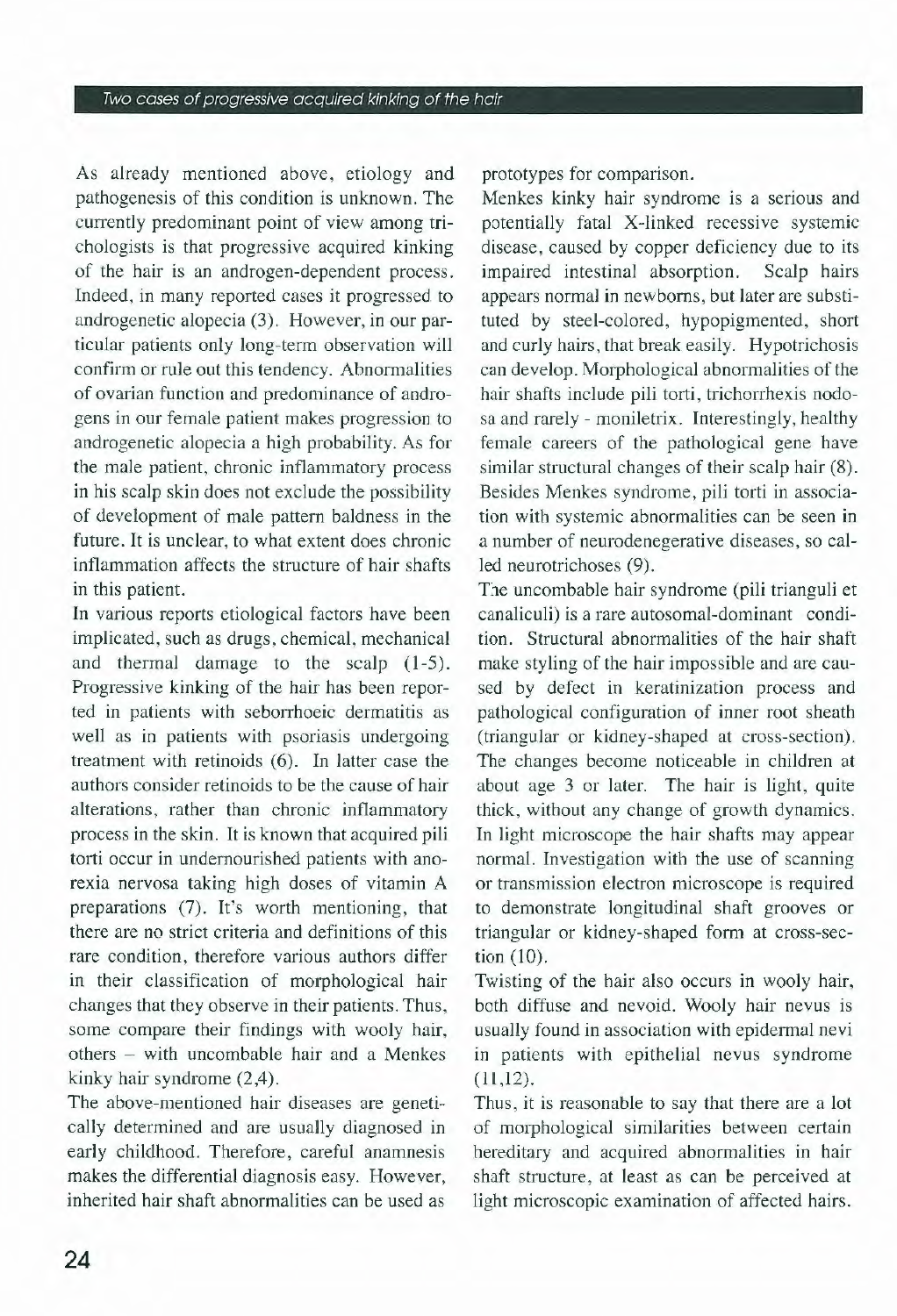However, it is of importance that such genetically determined parameters as hair-shaft form and thickness can be affected by a number of factors. Among those, hormonal factors predominate . It is a well-known fact that the earliest symptom of androgen-dependent alopecia is hair thinning due to hair follicles' miniaturization. Oral contraceptive drugs cause straightening of previously curly hair in some women, and a more common phenomenon is straightening of curly hair in women during pregnancy [personal observations]. On the other hand, progressive acquired kinking of the hair may precede the development of androgenetic alopecia. More cases with follow-up are required to make judgment regarding this seemingly heterogeneous group of patients.

However, for both of our patients aesthetic considerations that prompted them to see a doctor were of major importance. No treatment is currently available; though we may hypothesize that topical minoxidil could be of help. In organ culture of mouse hair follicles minoxidil prevented kinking of the hair shafts as well as other abnormalities observed in hairs cultured without minoxidil (13).

We feel that the best recommendations for hair care in such cases is use of high-quality protective styling agents specially indicated for hair straightening and avoidance of vigorous manipulations with hair and hot comb. We also always recommend oral vitamins and minerals supplements to support hair growth.